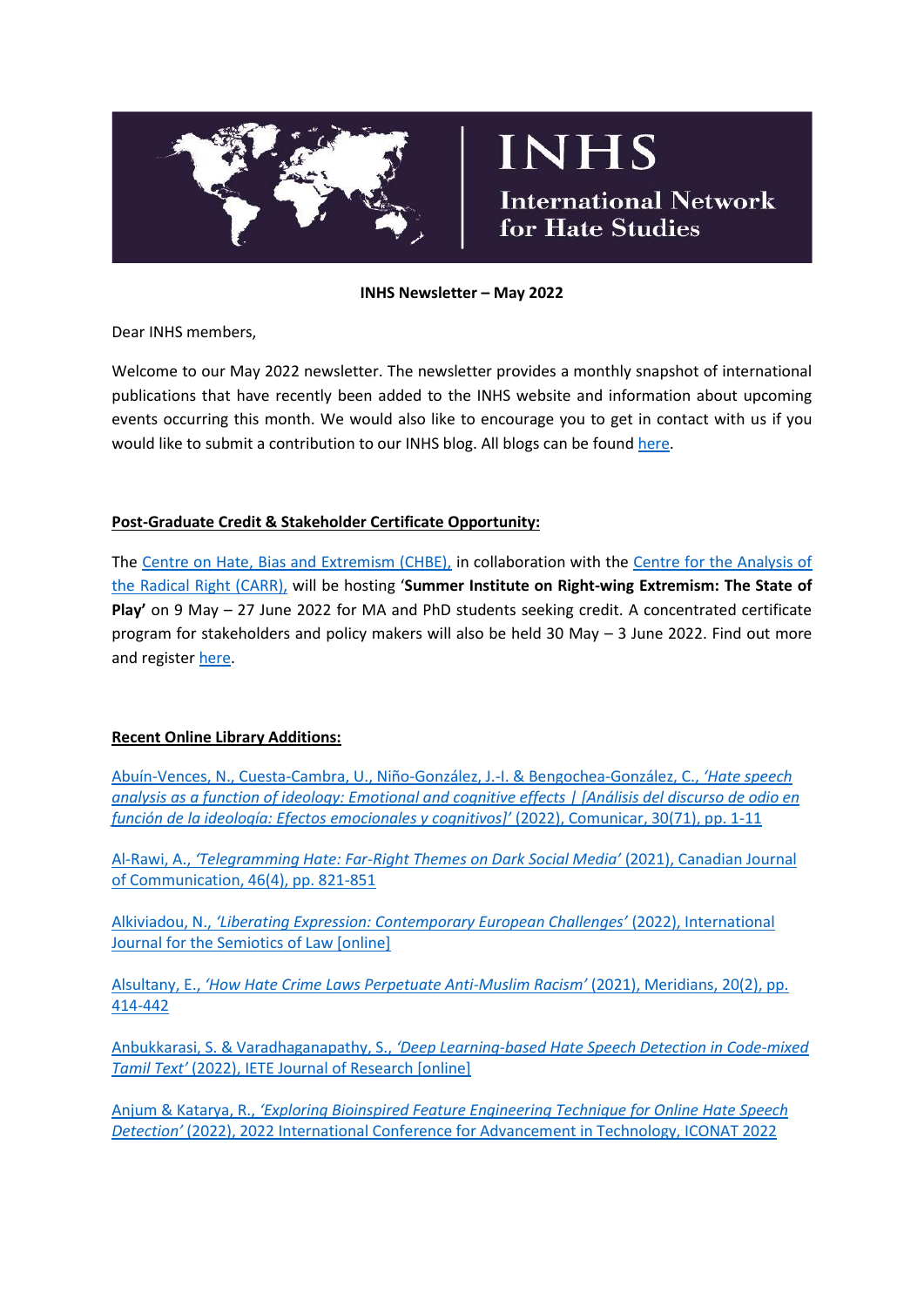[Arcila-Calderón, C., Sánchez-Holgado, P., Quintana-Moreno, C., Amores, J.-J. & Blanco-Herrero, D.,](https://doi.org/10.3916/C71-2022-02)  *['Hate speech and social acceptance of migrants in Europe: Analysis of tweets with geolocation |](https://doi.org/10.3916/C71-2022-02)  [Discurso de [odio y aceptación social hacia migrantes en Europa: Análisis de tuits con](https://doi.org/10.3916/C71-2022-02)  geolocalización]'* [\(2022\), Comunicar, 30\(71\), pp. 1-13](https://doi.org/10.3916/C71-2022-02)

Ashok Kumar, P.M. & Varalakshmi, K., *['Hate Speech Detection using Text and Image Tweets Based on](https://doi.org/10.1109/CENTCON52345.2021.9688115)  Bi-directional Long Short-Term Memory'* [\(2021\), Proceedings of IEEE International Conference on](https://doi.org/10.1109/CENTCON52345.2021.9688115)  [Disruptive Technologies for Multi-Disciplinary Research and Applications, CENTCON 2021, pp. 158-](https://doi.org/10.1109/CENTCON52345.2021.9688115) [162](https://doi.org/10.1109/CENTCON52345.2021.9688115)

[Ashraf, N., Rafiq, A., Butt, S., Shehzad, H.M.F., Sidorov, G. & Gelbukh, A.,](https://content.iospress.com/articles/journal-of-intelligent-and-fuzzy-systems/ifs219264) *'YouTube based religious hate speech [and extremism detection dataset with machine learning baselines'](https://content.iospress.com/articles/journal-of-intelligent-and-fuzzy-systems/ifs219264)* (2022), Journal of [Intelligent and Fuzzy Systems, 42\(5\), pp. 4769-4777](https://content.iospress.com/articles/journal-of-intelligent-and-fuzzy-systems/ifs219264)

Badar, M.E. & Florijančič, P., *['Killing in the Name of Islam? Assessing the Tunisian Approach to](https://doi.org/10.1080/18918131.2021.2021665)  [Criminalising Takfir and Incitement to Religious Hatred against International and Regional Human](https://doi.org/10.1080/18918131.2021.2021665)  Rights Instruments'* [\(2021\), Nordic Journal of Human Rights, 39\(4\), pp. 481-507](https://doi.org/10.1080/18918131.2021.2021665)

Baider, F., *'[Covert Hate Speech, Conspiracy Theory and Anti-semitism: Linguistic Analysis Versus Legal](https://doi.org/10.1007/s11196-022-09882-w)  Judgement'* [\(2022\), International Journal for the Semiotics of Law \[online\]](https://doi.org/10.1007/s11196-022-09882-w)

Bárd, P., *['Prerequisites for the effective fight against hate crimes'](https://doi.org/10.1556/2052.2020.00340)* (2022), Hungarian Journal of Legal [Studies \[online\]](https://doi.org/10.1556/2052.2020.00340)

Barker, K., *['The AVMSD as a harmonized approach to moderating hate speech?'](https://doi.org/10.1386/jdmp_00072_1)* (2021), Journal of [Digital Media and Policy, 12\(3\), pp. 387-405](https://doi.org/10.1386/jdmp_00072_1)

Barkhashree & Dhaliwal, P., *'[Comprehensive Exploration of Machine Learning based models in Digital](https://doi.org/10.1109/ICAC3N53548.2021.9725393)  Forensics - [A plunge into Hate Speech Detection'](https://doi.org/10.1109/ICAC3N53548.2021.9725393)* (2021), Proceedings - 2021 3rd International [Conference on Advances in Computing, Communication Control and Networking, ICAC3N 2021, pp.](https://doi.org/10.1109/ICAC3N53548.2021.9725393)  [1933-1938](https://doi.org/10.1109/ICAC3N53548.2021.9725393)

Barna, I., *'The genealogy of social hatred'* [\(2022\), Hungarian Journal of Legal Studies \[online\]](https://doi.org/10.1556/2052.2020.00341)

Bayer, J., *'High-[impact hate speech by persons of authority: A lower threshold needed?'](https://doi.org/10.1556/2052.2020.00003)* (2022), [Hungarian Journal of Legal Studies \[online\]](https://doi.org/10.1556/2052.2020.00003)

[Benítez-Andrades, J.A., González-Jiménez, Á., López-Brea, Á., Aveleira-Mata, J., Alija-Pérez, J.-M. &](https://doi.org/10.7717/peerj-cs.906)  García-Ordás, M.T., *['Detecting racism and xenophobia using deep learning models on Twitter data:](https://doi.org/10.7717/peerj-cs.906)  CNN, LSTM and BERT'* [\(2022\), PeerJ Computer Science, 8, e906](https://doi.org/10.7717/peerj-cs.906)

Breazu, P. & Machin, D., *['Racism is not just hate speech: Ethnonationalist victimhood in YouTube](https://doi.org/10.1017/S0047404522000070)  [comments about the Roma during Covid-](https://doi.org/10.1017/S0047404522000070)19'* (2022), Language in Society [online]

Cao, J., Lee, C., Sun, W. & De Gagne, J.C., *['The #StopAsianHate Movement on Twitter: A Qualitative](https://doi.org/10.3390/ijerph19073757)  Descriptive Study'* [\(2022\), International Journal of Environmental Research and Public Health, 19\(7\),](https://doi.org/10.3390/ijerph19073757)  [3757](https://doi.org/10.3390/ijerph19073757)

Chatterji, D., *'Far-[right Illiberalism on the Rise in the United States and Europe'](https://www.epw.in/journal/2022/13/perspectives/far-right-illiberalism-rise-united-states-and.html)* (2022), Economic and [Political Weekly, 57\(13\), pp. 64-69](https://www.epw.in/journal/2022/13/perspectives/far-right-illiberalism-rise-united-states-and.html)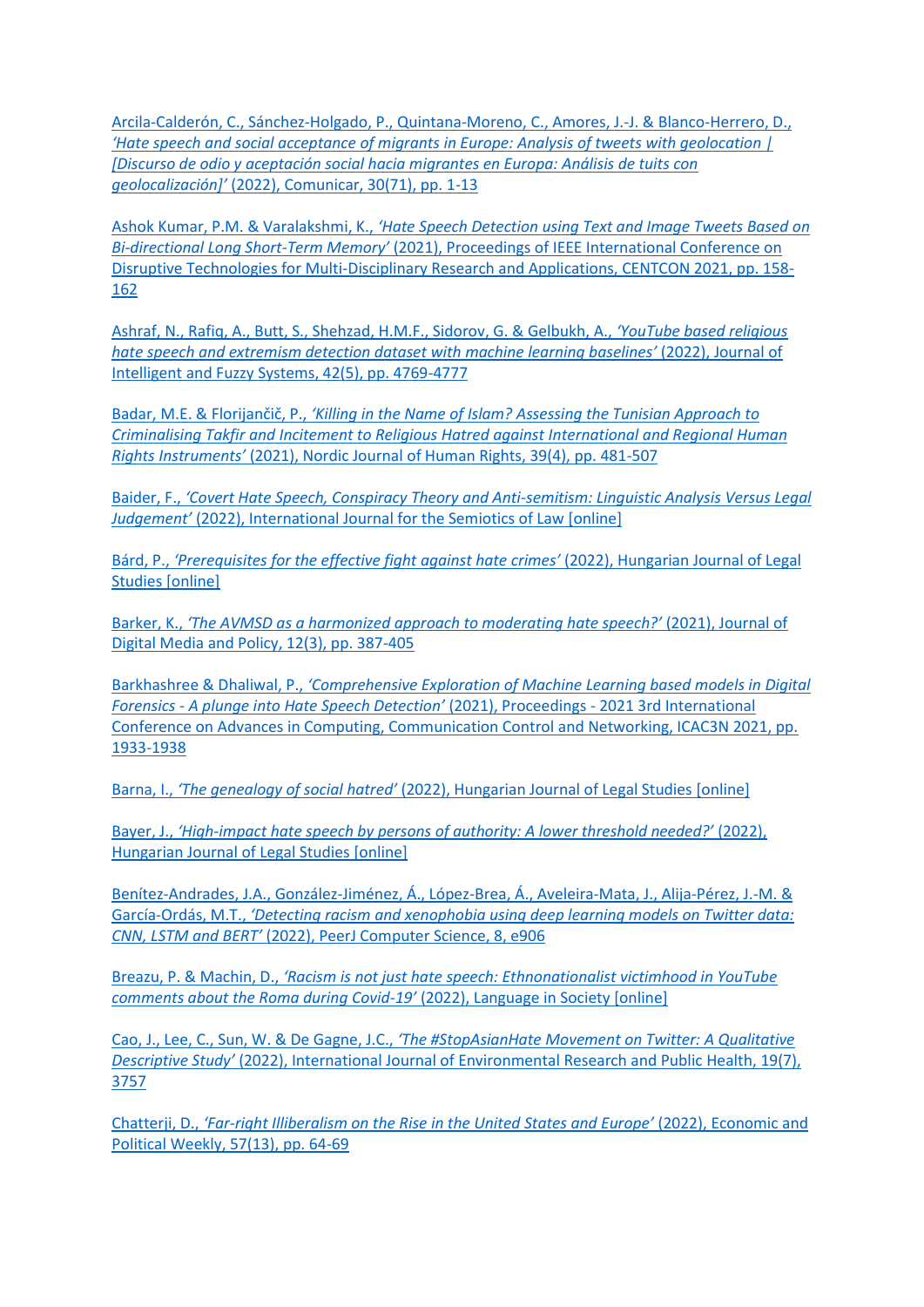Chung, Y.-L., Guerini, M. & Agerri, R., *['Multilingual Counter Narrative Type Classification'](http://dx.doi.org/10.18653/v1/2021.argmining-1.12)* (2021), 8th [Workshop on Argument Mining, ArgMining 2021](http://dx.doi.org/10.18653/v1/2021.argmining-1.12) – Proceedings, pp. 125-132

Cleland, J. & Macdonald, C., *['Social media, digital technology, and masculinity in sport'](https://doi.org/10.1108/S1476-285420220000015007)* (2022), in J. [Sanderson \(Ed.\) Sport, Social Media, and Digital Technology \(Research in the Sociology of Sport, Vol.](https://doi.org/10.1108/S1476-285420220000015007)  [15\) \(pp. 49-66\), Bingley: Emerald Publishing](https://doi.org/10.1108/S1476-285420220000015007)

Costigan, S.S. & Tagarev, T., *['Countering Crime, Hate Speech, and Disinformation in Cyberspace'](http://connections-qj.org/article/countering-crime-hate-speech-and-disinformation-cyberspace)* [\(2021\), Connections, 20\(2\), pp. 5-8](http://connections-qj.org/article/countering-crime-hate-speech-and-disinformation-cyberspace)

Dagar, M., Kajal, A. & Bhatia, P., *['Twitter Sentiment Analysis using Supervised Machine Learning](https://doi.org/10.1109/ISCON52037.2021.9702333)  Techniques'* [\(2021\), 2021 5th International Conference on Information Systems and Computer](https://doi.org/10.1109/ISCON52037.2021.9702333)  [Networks, ISCON 2021](https://doi.org/10.1109/ISCON52037.2021.9702333)

Daou, A.M., *['Common Public Life Values: A Roadmap to Inclusivity and Understanding](https://doi.org/10.1163/25424246-05010003) - the Case of Lebanon'* [\(2022\), International Journal of Asian Christianity, 5\(1\), pp. 23-44](https://doi.org/10.1163/25424246-05010003)

Dascălu, Ș. & Hristea, F., *['Towards a Benchmarking System for Comparing Automatic Hate Speech](https://doi.org/10.3390/math10060945)  [Detection with an Intelligent Baseline](https://doi.org/10.3390/math10060945) Proposal'* (2022), Mathematics, 10(6), 945

[Defersha, N.B., Kekeba, K. & Kaliyaperumal, K.,](https://doi.org/10.1109/ICCCT53315.2021.9711850) *'Tuning Hyperparameters of Machine Learning [Methods for Afan Oromo Hate Speech Text Detection for So](https://doi.org/10.1109/ICCCT53315.2021.9711850)cial Media'* (2021), Proceedings of the [2021 4th International Conference on Computing and Communications Technologies, ICCCT 2021,](https://doi.org/10.1109/ICCCT53315.2021.9711850)  [pp. 596-604](https://doi.org/10.1109/ICCCT53315.2021.9711850)

Dias, S.R. & Mbasalaki, P.K., *['A Study of Hate Speech in the North and So](https://www.language-and-society.org/a-study-of-hate-speech-in-the-north-and-south-politicians-as-communicative-agents-a-preliminary-reflection-of-a-foreshadowing-covid-19-related-hate/)uth: Politicians as Communicative Agents'* [\(2021\), Language, Discourse and Society, 9\(2\), pp. 31-47](https://www.language-and-society.org/a-study-of-hate-speech-in-the-north-and-south-politicians-as-communicative-agents-a-preliminary-reflection-of-a-foreshadowing-covid-19-related-hate/)

[ElSherief, M., Ziems, C., Muchlinski, D., Anupindi, V., Seybolt, J., De Choudhury, M. & Yang, D.,](http://dx.doi.org/10.18653/v1/2021.emnlp-main.29)  *['Latent Hatred: A Benchmark for Understanding Implicit Hate Speech'](http://dx.doi.org/10.18653/v1/2021.emnlp-main.29)* (2021), EMNLP 2021 - 2021 [Conference on Empirical Methods in Natural Language Processing, Proceedings, pp. 345-363](http://dx.doi.org/10.18653/v1/2021.emnlp-main.29)

[Estay Sepúlveda, J.G., Barrientos-Baéz, A. & Mancina-Chávez, R.,](https://doi.org/10.5281/zenodo.5979726) *'Democracy, Xenophobia and [Intersectionality | \[Democracia, xenofobia e interseccionalidad\]'](https://doi.org/10.5281/zenodo.5979726)* (2022), Revista de Filosofia [\(Venzuela\), 39\(100\), pp. 53-62](https://doi.org/10.5281/zenodo.5979726)

[Evkoski, B., Pelicon, A., Mozetič, I., Ljubešić](https://doi.org/10.1371/journal.pone.0265602), N. & Novak, P.K., *'Retweet communities reveal the main sources of hate speech'* [\(2022\), PLoS ONE, 17\(3 March\), e0265602](https://doi.org/10.1371/journal.pone.0265602)

Frazao, H.A. & Gatti, A., *['Free speech and sedition in Brazil. National legal perspect](https://doi.org/10.17394/102972)ive and the [international law | \[Liberta d'espressione e sovversione in Brasile Spunti dal diritto internazionale per](https://doi.org/10.17394/102972)  la disciplina interna]'* [\(2021\), Diritto Pubblico Comparato ed Europeo, 23\(4\), pp. 855-886](https://doi.org/10.17394/102972)

[Ghosh, S., Ekbal, A., Bhattacharyya, P., Saha, T., Kumar, A. & Srivastava, S.,](https://doi.org/10.1109/TCSS.2022.3157474) *'SEHC: A Benchmark Setup to Identify Online Hate Speech in English'* [\(2022\), IEEE Transactions on Computational Social](https://doi.org/10.1109/TCSS.2022.3157474)  [Systems \[online\]](https://doi.org/10.1109/TCSS.2022.3157474)

[Gultom, R.Y., Zulkarnaen, F.I., Nurhasanah, Y. & Sholahuddin, A.,](https://doi.org/10.1109/ICAIBDA53487.2021.9689728) *'Indonesian Abusive Tweet [Classification based on Convolutional Neural Network and Long Short Term Memory Meth](https://doi.org/10.1109/ICAIBDA53487.2021.9689728)od'* (2021), [2021 International Conference on Artificial Intelligence and Big Data Analytics, ICAIBDA 2021, pp.](https://doi.org/10.1109/ICAIBDA53487.2021.9689728)  [121-126](https://doi.org/10.1109/ICAIBDA53487.2021.9689728)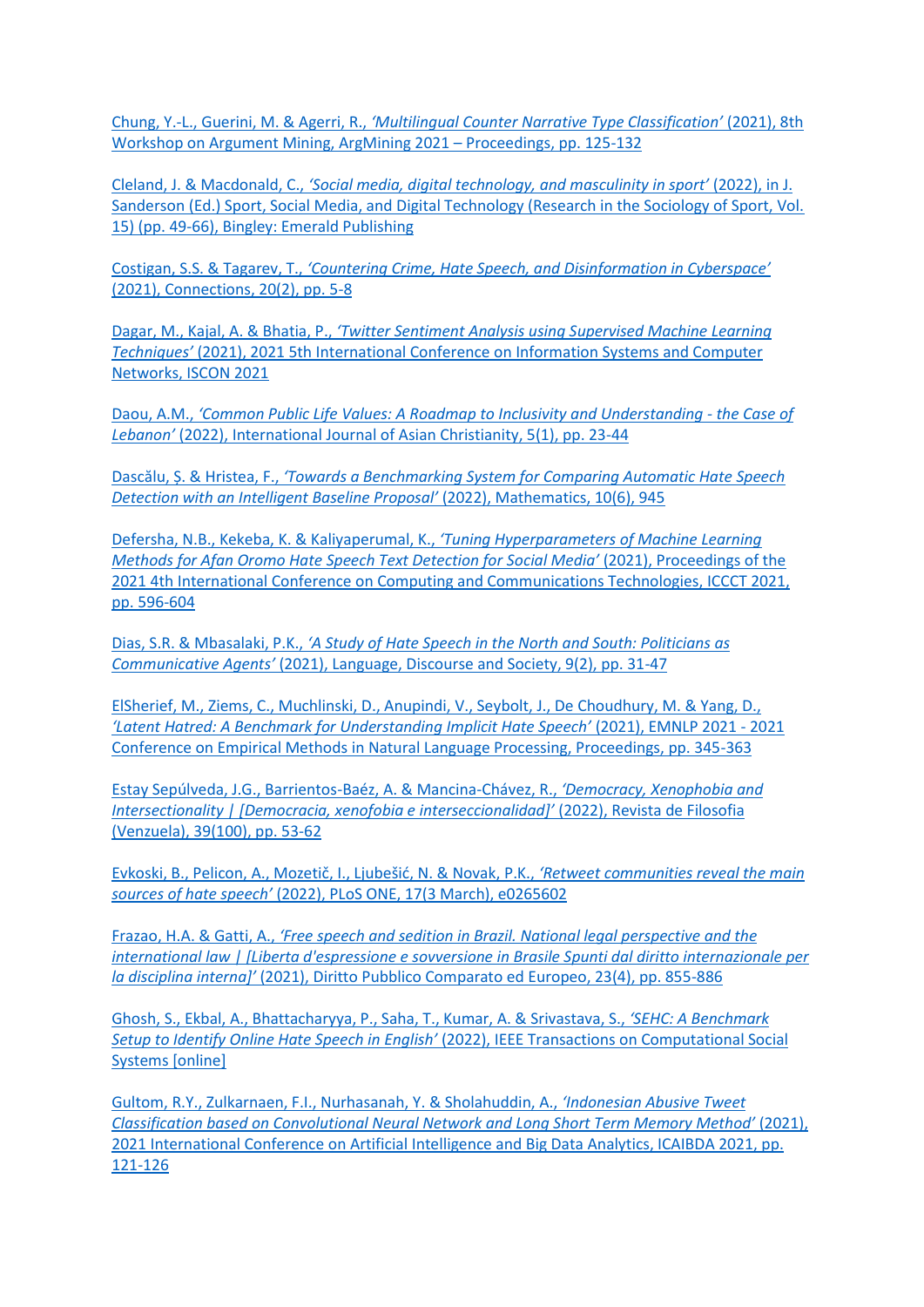Halder, D. & Bhati, D., *'[Culture, ethnicity, and hate crimes: A comparative analysis of preventive laws](https://doi.org/10.4018/978-1-7998-6884-2.ch013)  between India and the USA'* [\(2021\), in M. Pittaro \(Ed.\) Global Perspectives on Reforming the Criminal](https://doi.org/10.4018/978-1-7998-6884-2.ch013)  [Justice System \(pp. 236-245\), Hershey, PA: IGI Global](https://doi.org/10.4018/978-1-7998-6884-2.ch013)

[Hohl, A., Choi, M., Yellow Horse, A.J., Medina, R.M., Wan, N. & Wen, M.,](https://doi.org/10.2105/AJPH.2021.306653) *'Spatial Distribution of [Hateful Tweets Against Asians and Asian Americans During the COVID-19 Pandemic, November 2019](https://doi.org/10.2105/AJPH.2021.306653)  to May 2020'* [\(2022\), American Journal of Public Health, 112\(4\), pp. 646-649](https://doi.org/10.2105/AJPH.2021.306653)

Hswen, Y., *'Online Hate: The New Virus'* [\(2022\), American Journal of Public Health, 112\(4\), pp. 545-](https://doi.org/10.2105/AJPH.2022.306754) [547](https://doi.org/10.2105/AJPH.2022.306754)

Huang, X. & Xu, M., *['An Inter and Intra Transformer for Hate Speech Detection'](https://doi.org/10.1109/IAECST54258.2021.9695652)* (2021), 2021 3rd [International Academic Exchange Conference on Science and Technology Innovation, IAECST 2021,](https://doi.org/10.1109/IAECST54258.2021.9695652)  [pp. 346-349](https://doi.org/10.1109/IAECST54258.2021.9695652)

Ilma, R.A., Hadi, S. & Helen, A., *'[Twitter's Hate Speech Multi-label Classification Using Bidirectional](https://doi.org/10.1109/ICAIBDA53487.2021.9689767)  Long Short-term Memory (BiLSTM) Method'* [\(2021\), 2021 International Conference on Artificial](https://doi.org/10.1109/ICAIBDA53487.2021.9689767)  [Intelligence and Big Data Analytics, ICAIBDA 2021, pp. 93-99](https://doi.org/10.1109/ICAIBDA53487.2021.9689767)

[Jain, N., Hegde, A., Jain, A., Joshi, A. & Madake, J.,](https://doi.org/10.1109/ICAC353642.2021.9697140) *'Pseudo-conventional Approach for Cyberbullying and Hate-speech detection'* [\(2021\), 2021 7th IEEE International Conference on Advances in](https://doi.org/10.1109/ICAC353642.2021.9697140)  [Computing, Communication and Control, ICAC3 2021](https://doi.org/10.1109/ICAC353642.2021.9697140)

[Jamil, R., Khan, M.A.A.N. & Anwar, M.M.,](https://doi.org/10.1007/978-3-030-96305-7_34) *'Topic Oriented Hate Speech Detection'* (2022), Lecture [Notes in Networks and Systems, 420 LNNS, pp. 365-375](https://doi.org/10.1007/978-3-030-96305-7_34)

Kahn, R., *['COVID Masks as Semiotic Expressions of Hate'](https://doi.org/10.1007/s11196-022-09885-7)* (2022), International Journal for the [Semiotics of Law \[online\]](https://doi.org/10.1007/s11196-022-09885-7)

[Kammakomati, M., Tarun Kumar, P.V. & Radhika, K.,](https://doi.org/10.1007/978-981-16-9605-3_61) *'Comparison of Machine Learning Algorithms for Hate and Offensive Speech Detection'* [\(2022\), Lecture Notes on Data Engineering and](https://doi.org/10.1007/978-981-16-9605-3_61)  [Communications Technologies, 116, pp. 873-881](https://doi.org/10.1007/978-981-16-9605-3_61)

[Katsarou, K., Sunder, S., Woloszyn, V. & Semertzidis, K.,](https://doi.org/10.1109/SNAMS53716.2021.9732077) *'Sentiment Polarization in Online Social Networks: The Flow of Hate Speech'* [\(2021\), 2021 8th International Conference on Social Network](https://doi.org/10.1109/SNAMS53716.2021.9732077)  [Analysis, Management and Security, SNAMS 2021](https://doi.org/10.1109/SNAMS53716.2021.9732077)

Kaul, V., *['Freedom of speech in liberal and non](https://doi.org/10.1177%2F01914537221095285)-liberal traditions'* (2022), Philosophy and Social [Criticism \[online\]](https://doi.org/10.1177%2F01914537221095285)

Kavanagh, E., Litchfield, C. & Osborne, J., *['Social media, digital technology and athlete abuse'](https://doi.org/10.1108/S1476-285420220000015022)* (2022), [in J. Sanderson \(Ed.\) Sport, Social Media, and Digital Technology \(Research in the Sociology of Sport,](https://doi.org/10.1108/S1476-285420220000015022)  [Vol. 15\) \(pp. 185-204\), Bingley: Emerald Publishing](https://doi.org/10.1108/S1476-285420220000015022)

Kirs, E., *['Hate crimes and international institutions: A literature review'](https://doi.org/10.1556/2052.2020.00343)* (2022), Hungarian Journal of [Legal Studies \[online\]](https://doi.org/10.1556/2052.2020.00343)

Klein, L. & Johnson, B.G., *['A Test of Free Speech: Applying the Ethics of Care to Coverage of Snyder V.](https://doi.org/10.1080/23736992.2022.2057995)  Phelps'* [\(2022\), Journal of Media Ethics: Exploring Questions of Media Morality \[online\]](https://doi.org/10.1080/23736992.2022.2057995)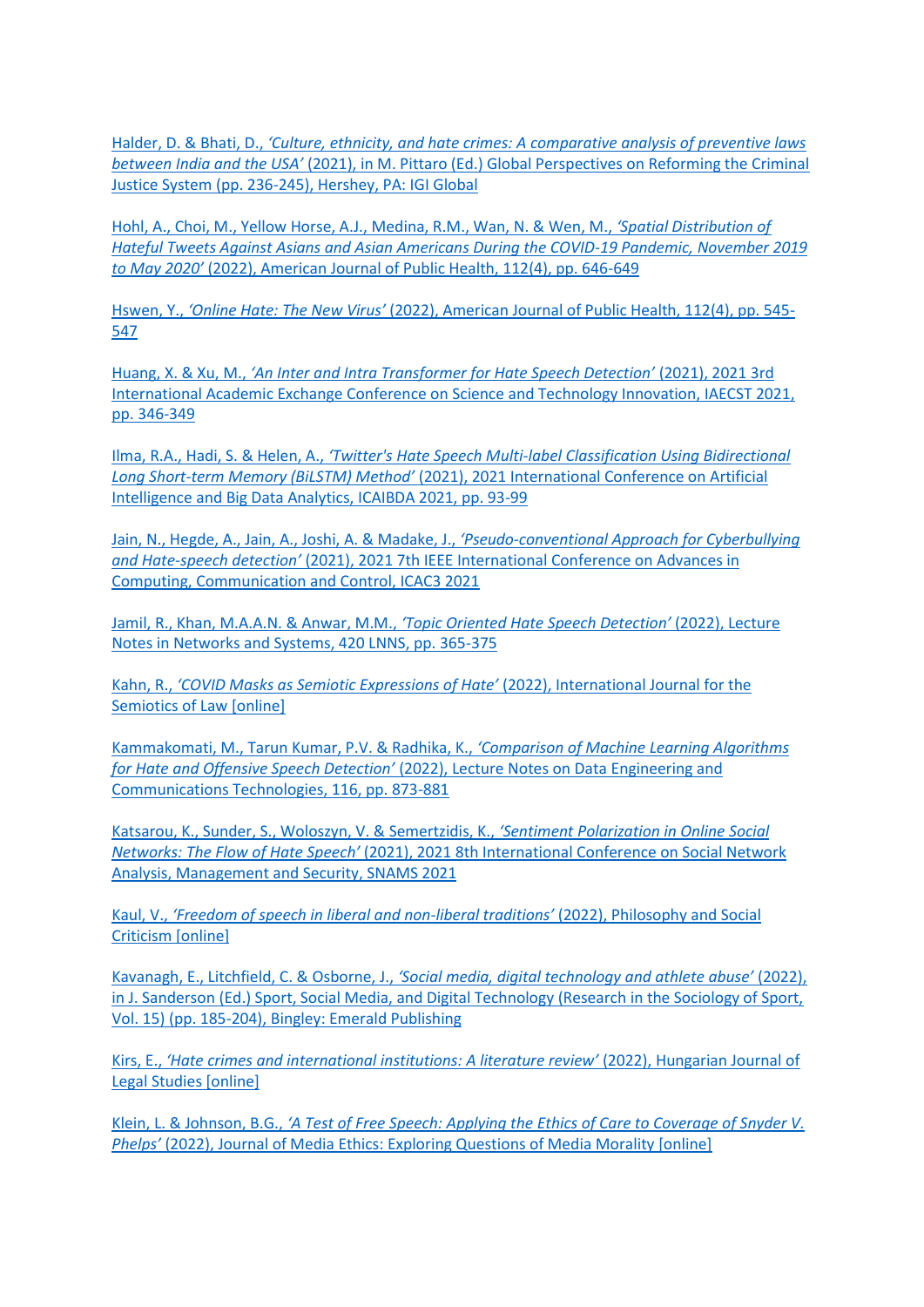Kyler, A.M. & Charron-Chénier, R., *['Taking up the tiki torch: Understanding alt](https://doi.org/10.1016/j.ssresearch.2022.102729)-right interest using internet search data'* [\(2022\), Social Science Research, 102729 \[online\]](https://doi.org/10.1016/j.ssresearch.2022.102729)

Lee, C.A. & Arroyo, J.C., *'[A Typology of Local and State Government Responses to Racism: A Case of](https://doi.org/10.1177%2F0739456X221084592)  Anti-Asian Hate in the COVID-19 Pandemic'* [\(2022\), Journal of Planning Education and Research](https://doi.org/10.1177%2F0739456X221084592)  **[\[online\]](https://doi.org/10.1177%2F0739456X221084592)** 

Lindenmayr, M., Kusen, E. & Strembeck, M., *[''Stronger than Hate': On the Dissemination of Hate](https://doi.org/10.1109/SNAMS53716.2021.9732081)  Speech during the 2020 Vienna Terrorist Attack'* [\(2021\), 2021 8th International Conference on Social](https://doi.org/10.1109/SNAMS53716.2021.9732081)  [Network Analysis, Management and Security, SNAMS 2021](https://doi.org/10.1109/SNAMS53716.2021.9732081)

Lindsay, A., *['Swallowing the Black Pill: Involuntary Celibates' \(Incels\) Anti](https://doi.org/10.5204/ijcjsd.2138)-Feminism within Digital Society'* [\(2022\), International Journal for Crime, Justice and Social Democracy, 11\(1\), pp. 210-224](https://doi.org/10.5204/ijcjsd.2138)

Lippard, C.D. & McNamee, C.B., *['Are Refugees Really Welcome? Understanding Northern Ireland](https://doi.org/10.1093/jrs/feab030)  Attitudes Towards Syrian Refugees'* [\(2021\), Journal of Refugee Studies, 34\(3\), pp. 3091-3112](https://doi.org/10.1093/jrs/feab030)

Mamary, E., *'Photovoice as Counterspeech'* [\(2022\), Health Promotion Practice, 23\(2\), pp. 230-234](https://doi.org/10.1177%2F15248399211059129)

Martinez, J.M. & Cagle, M.C., *'[Reexamining Confederate symbols displayed on flags and monuments](https://doi.org/10.1111/ssqu.13133)  [in public spaces: Two fallacies in the heritage versus hate debate'](https://doi.org/10.1111/ssqu.13133)* (2022), Social Science Quarterly [\[online\]](https://doi.org/10.1111/ssqu.13133)

McDermott, J.C. & Chapel, F., *'How hate harms children'* [\(2021\), in R.K. Gordon, K. Ahmed & M.](https://doi.org/10.4018/978-1-7998-7649-6.ch012)  [Hosoda \(Eds.\) Evolving Multicultural Education for Global Classrooms \(pp. 231-247\), Hershey, PA: IGI](https://doi.org/10.4018/978-1-7998-7649-6.ch012)  [Global](https://doi.org/10.4018/978-1-7998-7649-6.ch012)

Macfarlane, E. (Ed.), *'Dilemmas of free expression'* [\(2021\), Toronto: University of Toronto Press](https://utorontopress.com/9781487529307/dilemmas-of-free-expression/)

[Me Chit, K.M., Chan Myae Win Shein, Y.Y., Yan, W. & Khine, A.H.,](https://doi.org/10.1109/KST53302.2022.9729075) *'SIREN! Detecting Burmese Hate Speech Comments on Social Media'* (2022), KST 2022 - [2022 14th International Conference on](https://doi.org/10.1109/KST53302.2022.9729075)  [Knowledge and Smart Technology, pp. 119-124](https://doi.org/10.1109/KST53302.2022.9729075)

Medina, R.Z., Clemente, P.G. & Martínez, J.S., *['Analysis of hate speech involving Islamophobia on](https://doi.org/10.5565/rev/analisi.3383)  [Twitter and its social repercussion in the case of the campaign "Remove the labels from the veil" |](https://doi.org/10.5565/rev/analisi.3383)  [\[Anàlisi del discurs d'odi sobre la islamofòbia a Twitter i la seva repercussió social en el](https://doi.org/10.5565/rev/analisi.3383) cas de la campanya «Treu-li les etiquetes al vel»]'* [\(2021\), Analisi, 65, pp. 1-19](https://doi.org/10.5565/rev/analisi.3383)

Mirrlees, T., *'[Tweeting #RemoveKebab: A Critical Study of the Far Right's Islamophobic Hate Hashtag](https://doi.org/10.22230/cjc.2021v46n4a4049)  on Twitter'* [\(2021\), Canadian Journal of Communication, 46\(4\), pp. 853-874](https://doi.org/10.22230/cjc.2021v46n4a4049)

[Mohdeb, D., Laifa, M., Zerargui, F. & Benzaoui, O.,](https://doi.org/10.1108/AJIM-10-2021-0293) *'Evaluating transfer learning approach for detecting Arabic anti-[refugee/migrant speech on social media'](https://doi.org/10.1108/AJIM-10-2021-0293)* (2022), Aslib Journal of Information [Management \[online\]](https://doi.org/10.1108/AJIM-10-2021-0293)

Munn, L., *['Sustainable Hate: How Gab Built a Durable "Platform for the People"'](https://doi.org/10.22230/cjc.2022v47n1a4037)* (2022), Canadian [Journal of Communication, 47\(1\), pp. 219-240](https://doi.org/10.22230/cjc.2022v47n1a4037)

Naidu, T.A. & Kumar, S., *'Hate Speech Detection Using Multi-[Channel Convolutional Neural Network'](https://doi.org/10.1109/ICAC3N53548.2021.9725696)* (2021), Proceedings - [2021 3rd International Conference on Advances in Computing, Communication](https://doi.org/10.1109/ICAC3N53548.2021.9725696)  [Control and Networking, ICAC3N 2021, pp. 908-912](https://doi.org/10.1109/ICAC3N53548.2021.9725696)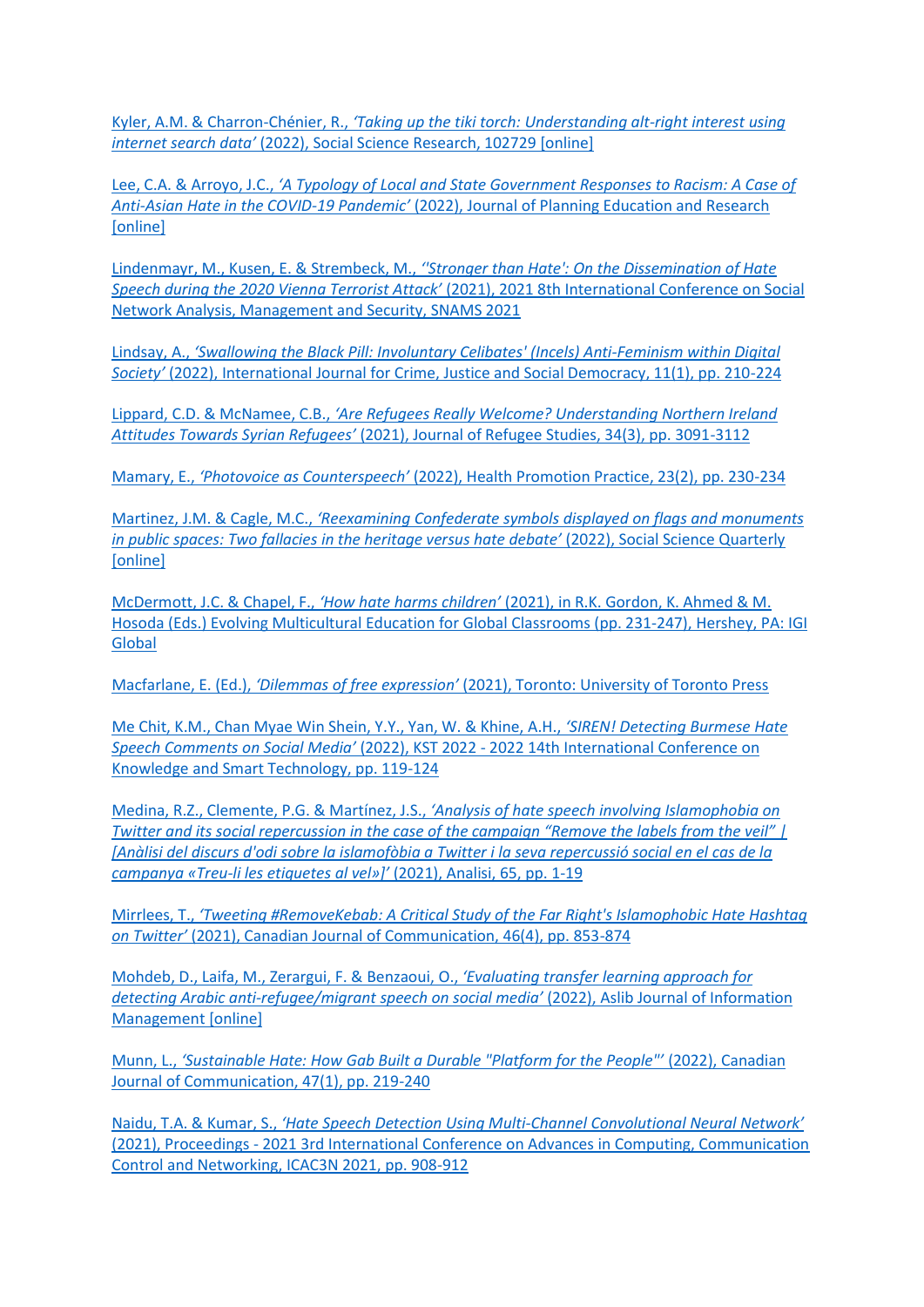[Nascimento, F.R.S., Cavalcanti, G.D.C. & Da Costa-Abreu, M.,](https://doi.org/10.1016/j.eswa.2022.117032) *'Unintended bias evaluation: An [analysis of hate speech detection and gender bias mitigation on social media using ensemble](https://doi.org/10.1016/j.eswa.2022.117032)  learning'* [\(2022\), Expert Systems with Applications, 201, 117032](https://doi.org/10.1016/j.eswa.2022.117032)

Olofinbiyi, S.A., *'Anti[-immigrant Violence and Xenophobia in South Africa: Untreated Malady and](https://doi.org/10.1177%2F09750878221079803)  [Potential Snag for National Development'](https://doi.org/10.1177%2F09750878221079803)* (2022), Insight on Africa [online]

Omar, A. & Hashem, M.E., *'[An Evaluation of the Automatic Detection of Hate Speech in Social Media](https://dx.doi.org/10.14569/IJACSA.2022.0130228)  Networks'* [\(2022\), International Journal of Advanced Computer Science and Applications, 13\(2\), pp.](https://dx.doi.org/10.14569/IJACSA.2022.0130228)  [228-233](https://dx.doi.org/10.14569/IJACSA.2022.0130228)

[Panchala, G.H., Sasank, V.V.S., Adidela, D.R.H., Yellamma, P., Ashesh, K. & Prasad, C.,](https://doi.org/10.1109/ICSSIT53264.2022.9716417) *'Hate Speech & [Offensive Language Detection Using ML & NLP'](https://doi.org/10.1109/ICSSIT53264.2022.9716417)* (2022), Proceedings - 4th International Conference [on Smart Systems and Inventive Technology, ICSSIT 2022, pp. 1262-1268](https://doi.org/10.1109/ICSSIT53264.2022.9716417)

Pérez, S.G., *'[Hate crimes. Incidence of the COVID pandemic on hate crimes in Spain | \[Delitos de odio.](https://doi.org/10.24197/st.1.2022.216-240)  [Incidencia de la pandemia COVID en los delitos de odio en España\]'](https://doi.org/10.24197/st.1.2022.216-240)* (2022), Sociologia y Tecnociencia, [12\(1\), pp. 216-240](https://doi.org/10.24197/st.1.2022.216-240)

[Pradhan, T., Bhutkar, G. & Pangaonkar, A.,](https://doi.org/10.1007/978-3-030-98388-8_36) *'Prototype Design of a Multi-modal AI-Based Web [Application for Hateful Content Detection in Social Media Posts'](https://doi.org/10.1007/978-3-030-98388-8_36)* (2022), Lecture Notes in Computer [Science \(including subseries Lecture Notes in Artificial Intelligence and Lecture Notes in](https://doi.org/10.1007/978-3-030-98388-8_36)  [Bioinformatics\), 13198 LNCS, pp. 404-411](https://doi.org/10.1007/978-3-030-98388-8_36)

[Putra, B.P., Irawan, B., Setianingsih, C., Rahmadani, A., Imanda, F. & Fawwas, I.Z.,](https://doi.org/10.1109/ISMODE53584.2022.9742810) *'Hate Speech [Detection using Convolutional Neural Network Algorithm Based on Image'](https://doi.org/10.1109/ISMODE53584.2022.9742810)* (2022), 2021 International [Seminar on Machine Learning, Optimization, and Data Science, ISMODE 2021, pp. 207-212](https://doi.org/10.1109/ISMODE53584.2022.9742810)

Ragragio, J.L.D., *'[Facebook populism: mediatized narratives of exclusionary nationalism in the](https://doi.org/10.1080/01292986.2021.1993943)  Philippines'* [\(2021\), Asian Journal of Communication \[online\]](https://doi.org/10.1080/01292986.2021.1993943)

[Rees, Y.P.M., Kurtenbach, S., Rees, J.H. & Zick, A.,](https://doi.org/10.1111/jasp.12875) *'Intergroup contact and conflict in a climate of [exclusion: An interview study in the ethnically super-](https://doi.org/10.1111/jasp.12875)homogenous German town of Bautzen'* (2022), [Journal of Applied Social Psychology \[online\]](https://doi.org/10.1111/jasp.12875)

Ress, G., *['The Accountability of Social Network Account Holders –](https://doi.org/10.5771/1435-439X-2022-1-75) A Tightening of the Requirements [by the ECtHR through its Sanchez v. France Judgment? | \[Die Verantwortlichkeit der Inhaber von](https://doi.org/10.5771/1435-439X-2022-1-75)  Konten bei sozialen Netzwerken – [eine Verschärfung der Anforderungen durch den EGMR durch sein](https://doi.org/10.5771/1435-439X-2022-1-75)  Urteil Sanchez gegen Frankreich?]'* [\(2022\), Zeitschrift fur Europarechtliche Studien, 25\(1\), pp. 75-88](https://doi.org/10.5771/1435-439X-2022-1-75)

Rinaldi, C., *['Homophobic Conduct as Normative Masculinit](https://doi.org/10.4018/978-1-6684-3674-5.ch006)y Test: Victimization, Male Hierarchies, and Heterosexualizing Violence in Hate Crimes'* [\(2022\), in Management Association, Information](https://doi.org/10.4018/978-1-6684-3674-5.ch006)  [Resources \(Eds.\) Research Anthology on Inclusivity and Equity for the LGBTQ+ Community \(pp. 89-](https://doi.org/10.4018/978-1-6684-3674-5.ch006) [112\), Hershey, PA: IGI Global](https://doi.org/10.4018/978-1-6684-3674-5.ch006)

[Robles, J.-M., Guevara, J.-A., Casas-Mas, B. & Gömez, D.,](https://doi.org/10.3916/C71-2022-05) *'When negativity is the fuel. Bots and [Political Polarization in the COVID-19 debate | \[Cuando la negatividad es el combustible. Bots y](https://doi.org/10.3916/C71-2022-05)  [polarización política en el debate sobre el COVID-](https://doi.org/10.3916/C71-2022-05)19]'* (2022), Comunicar, 30(71), pp. 1-12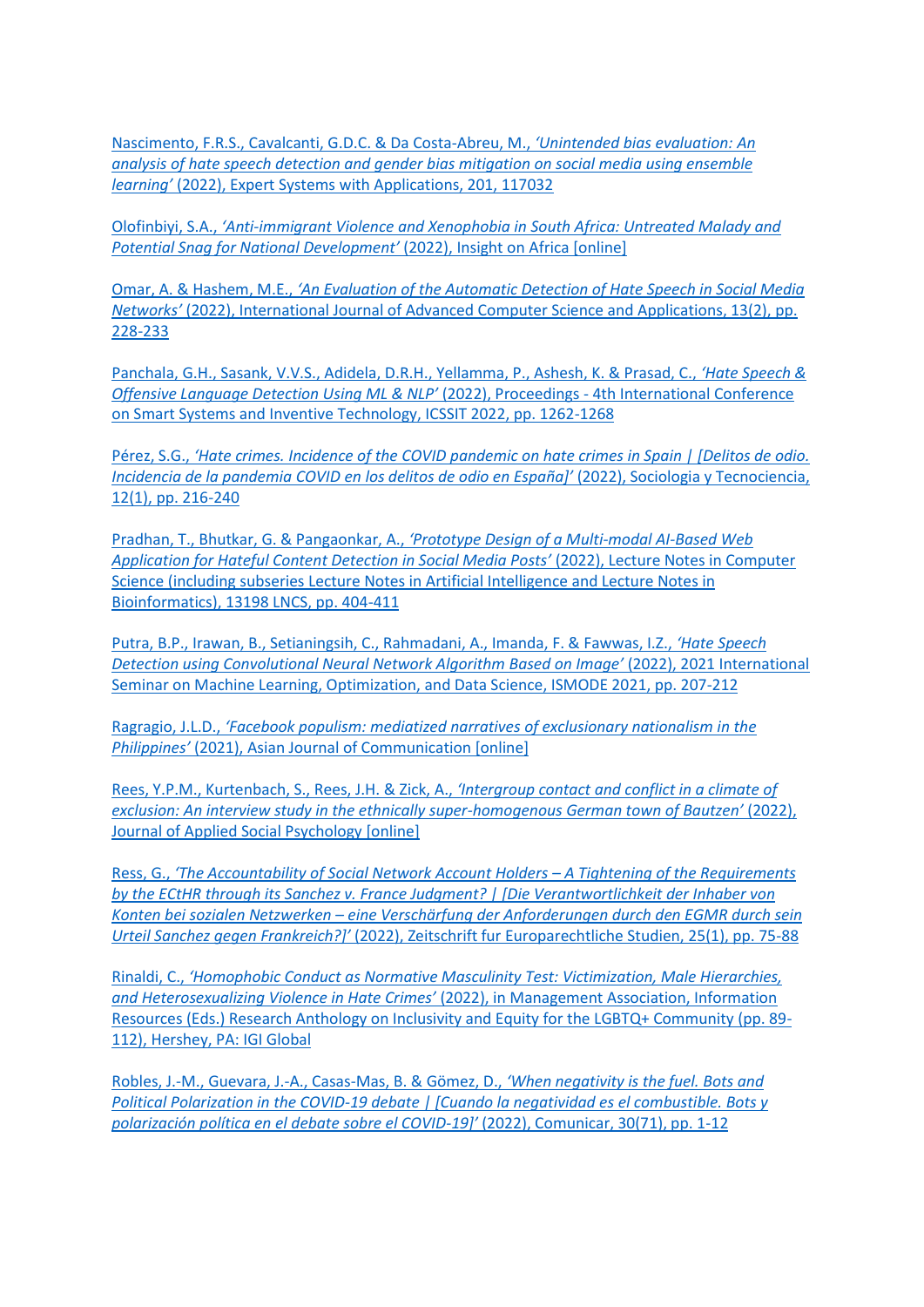Sainju, K.D., Zaidi, H., Mishra, N. & Kuffour, A., *'[Xenophobic Bullying and COVID-19: An Exploration](https://doi.org/10.3390/ijerph19084824)  Using Big Data and Qualitative Analysis'* [\(2022\), International Journal of Environmental Research and](https://doi.org/10.3390/ijerph19084824)  [Public Health, 19\(8\), 4824](https://doi.org/10.3390/ijerph19084824)

Sande, N. & Maforo, B., *'Hate Speech as a Politico-[Religious Tool in Contemporary Zimbabwe'](https://doi.org/10.1163/15700666-12340210)* (2022), [Journal of Religion in Africa, 1\(4\), pp. 1-16](https://doi.org/10.1163/15700666-12340210)

[Sanoussi, M.S.A., Xiaohua, C., Agordzo, G.K., Guindo, M.L., Al Omari, A.M.M.A. & Issa, B.M.,](https://doi.org/10.1109/CCWC54503.2022.9720792)  *['Detection of Hate Speech Texts Using Machine Learning Algorithm'](https://doi.org/10.1109/CCWC54503.2022.9720792)* (2022), 2022 IEEE 12th Annual [Computing and Communication Workshop and Conference, CCWC 2022, pp.](https://doi.org/10.1109/CCWC54503.2022.9720792) 266-273

Santana, B.S., Vanin, A.A. & Wives, L.K., *'[Sexist Hate Speech: Identifying Potential Online Verbal](https://doi.org/10.1007/978-3-030-98305-5_17)  Violence Instances'* [\(2022\), Lecture Notes in Computer Science \(including subseries Lecture Notes in](https://doi.org/10.1007/978-3-030-98305-5_17)  [Artificial Intelligence and Lecture Notes in Bioinformatics\), 13208 LNAI, pp. 177-187](https://doi.org/10.1007/978-3-030-98305-5_17)

Scrivens, R., *['Examining Online Indicators of Extremism among Violent and Non](https://doi.org/10.1080/09546553.2022.2042270)-Violent Right-Wing Extremists'* [\(2022\), Terrorism and Political Violence \[online\]](https://doi.org/10.1080/09546553.2022.2042270)

Sedláková, R., *'Anti[-Chinese sentiment in the Czech public service media during the COVID-19](https://doi.org/10.1515/lpp-2021-0004)  pandemic'* [\(2021\), Lodz Papers in Pragmatics, 17\(1\), pp. 65-86](https://doi.org/10.1515/lpp-2021-0004)

Sepúlveda, J.G.E., *['Democracy and Online Media: A New Form of Hate Speech with Artificial](https://doi.org/10.5281/zenodo.5979731)  [Intelligence as a Backdrop | \[Democracia y Medios de Comunicación en línea: Una nueva forma de](https://doi.org/10.5281/zenodo.5979731)  discurso de odio co[n la Inteligencia Artificial como telón de fondo\]'](https://doi.org/10.5281/zenodo.5979731)* (2022), Revista de Filosofia [\(Venzuela\), 39\(100\), pp. 63-77](https://doi.org/10.5281/zenodo.5979731)

Seto, A., *'[Sanitising Social Media and the Production of Non-](https://doi.org/10.1080/14442213.2021.2019825)political Creative Content'* (2022), Asia [Pacific Journal of Anthropology, 23\(1\), pp. 78-96](https://doi.org/10.1080/14442213.2021.2019825)

Shah, P. & Patel, A., *'A Comprehensive Study and D[etailed Review on Hate Speech Classification: A](https://doi.org/10.1109/ICAC353642.2021.9697110)  Systematic Analysis'* [\(2021\), 2021 7th IEEE International Conference on Advances in Computing,](https://doi.org/10.1109/ICAC353642.2021.9697110)  [Communication and Control, ICAC3 2021](https://doi.org/10.1109/ICAC353642.2021.9697110)

[Shi, L., Zhang, D., Martin, E., Chen, Z., Li, H., Han, X., Wen, M., Chen, L., Li, Y., Li, J., Chen, B, Ramos,](https://doi.org/10.1007/s11606-022-07540-2)  A.K., King, K.M., Michaud, T. & Su, D., *['Racial Discrimination, Mental Health and Behavioral Health](https://doi.org/10.1007/s11606-022-07540-2)  [During the COVID-19 Pandemic: a National Survey in the United](https://doi.org/10.1007/s11606-022-07540-2) States'* (2022), Journal of General [Internal Medicine \[online\]](https://doi.org/10.1007/s11606-022-07540-2)

[Sundaram, V., Pavan, R.S., Kandaala, S. & Reddy, R.R.,](https://doi.org/10.1109/ICONAT53423.2022.9726093) *'Distinguishing Hate Speech from Sarcasm'* [\(2022\), 2022 International Conference for Advancement in Technology, ICONAT 2022](https://doi.org/10.1109/ICONAT53423.2022.9726093)

Szontagh, V., *['The chances of restorative justice in hate crime cases'](https://doi.org/10.1556/2052.2020.00345)* (2022), Hungarian Journal of [Legal Studies \[online\]](https://doi.org/10.1556/2052.2020.00345)

[Terrón-Caro, T., Cárdenas-Rodríguez, R. & Ortega-De-mora, F.,](https://doi.org/10.3390/soc12020056) *'Discourse, Immigration and the [Spanish Press: Critical Analysis of the Discourse on the Ceuta](https://doi.org/10.3390/soc12020056) and Melilla Border Incident'* (2022), [Societies, 12\(2\), 56](https://doi.org/10.3390/soc12020056)

Tyson, J., *'[Stressors or facilitators? Exploring the factors that impact police officers' abilities to](https://doi.org/10.1108/PIJPSM-10-2021-0145)  [respond to disablist hate crime'](https://doi.org/10.1108/PIJPSM-10-2021-0145)* (2022), Policing [online]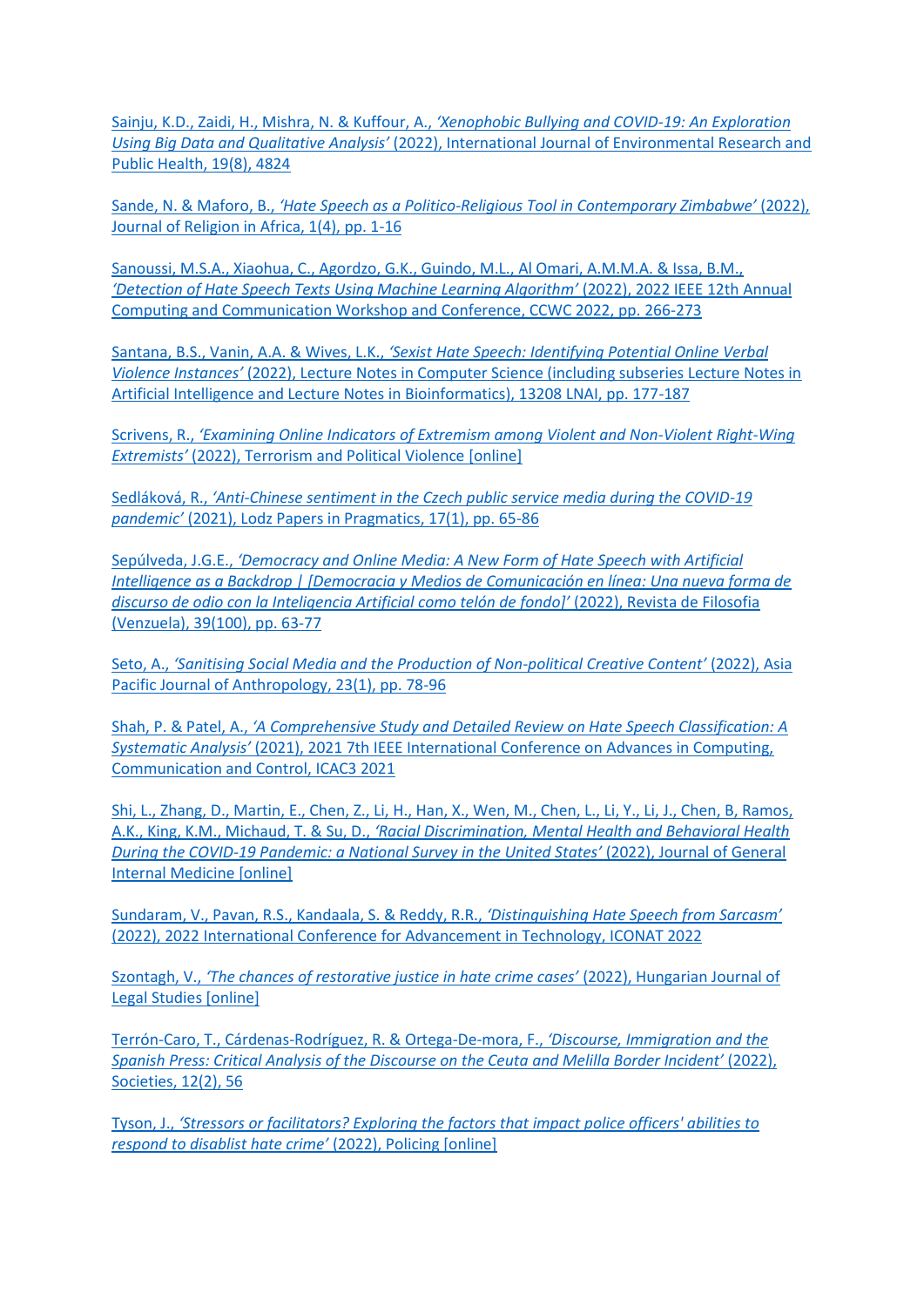Uszkiewicz, E., *['Anomalies in the application of law related to hate crimes'](https://doi.org/10.1556/2052.2020.00344)* (2022), Hungarian Journal [of Legal Studies \[online\]](https://doi.org/10.1556/2052.2020.00344)

[Veerasamy, S., Khare, Y., Ramesh, A., Adarsh, S., Singh, P. & Anjali, T.,](https://doi.org/10.1109/ICSSIT53264.2022.9716428) *'Hate Speech Detection using [mono BERT model in custom Content-Management-](https://doi.org/10.1109/ICSSIT53264.2022.9716428)System'* (2022), Proceedings - 4th International [Conference on Smart Systems and Inventive Technology, ICSSIT 2022, pp. 1681-1686](https://doi.org/10.1109/ICSSIT53264.2022.9716428)

Vernikoff, L., Morvay, J.K. & Kolman, J., *['Where Is Antisemitism in Teacher Preparation? An](https://doi.org/10.1080/10665684.2022.2047414)  [Exploration of the Perspectives and Practices of Equity-](https://doi.org/10.1080/10665684.2022.2047414)Oriented Teacher Educators'* (2022), Equity [and Excellence in Education \[online\]](https://doi.org/10.1080/10665684.2022.2047414)

Vilím, L., *'Social Media – Hate Speech – Hate Crime'* [\(2021\), Connections, 20\(2\), pp. 57-73](http://connections-qj.org/article/social-media-hate-speech-hate-crime)

[Wachs, S., Wettstein, A., Bilz, L. & Gámez-Guadix, M.,](https://doi.org/10.3916/C71-2022-01) *'Adolescents' motivations to perpetrate hate [speech and links with social norms | \[Motivos del discurso de odio en la adolescencia y su relación](https://doi.org/10.3916/C71-2022-01)  con las normas sociales]'* [\(2022\), Comunicar, 30\(71\), pp. 1-12](https://doi.org/10.3916/C71-2022-01)

Wang, C., Day, M. & Wu, C., *['Political Hate Speech Detection and Lexicon Building: A Study in Taiwan'](https://doi.org/10.1109/ACCESS.2022.3160712)* [\(2022\), IEEE Access \[online\]](https://doi.org/10.1109/ACCESS.2022.3160712)

Yadav, Y., Bajaj, P., Gupta, R.K. & Sinha, R., *['A Comparative Study of Deep Learning Methods for Hate](https://doi.org/10.1109/INDICON52576.2021.9691704)  [Speech and Offensive Language Detection in Textual Data'](https://doi.org/10.1109/INDICON52576.2021.9691704)* (2021), Proceedings of the 2021 IEEE 18th [India Council International Conference, INDICON 2021](https://doi.org/10.1109/INDICON52576.2021.9691704)

Zhang, C., *['Perceiving racial hate crimes: a power](https://doi.org/10.1007/s11292-022-09501-5)-relation perspective'* (2022), Journal of [Experimental Criminology \[online\]](https://doi.org/10.1007/s11292-022-09501-5)

Zhao, Z., Zhang, Z. & Hopfgartner, F., *['Utilizing subjectivity level to mitigate identity term bias in toxic](https://doi.org/10.1016/j.osnem.2022.100205)  comments classification'* [\(2022\), Online Social Networks and Media, 29, 100205](https://doi.org/10.1016/j.osnem.2022.100205)

\*To access the INHS library and search for further publications please click [here.](http://www.internationalhatestudies.com/publications/)

## **Events in May:**

4 May

Virtual Lecture - [Women, Disability and Hate Crime \(UK\)](https://www.eventbrite.co.uk/e/women-disability-and-hate-crime-judith-social-justice-series-tickets-321245442767)

#### 5-6 May

[Conference: Non-Crime Hate Incidents and Free Speech](https://www.legalscholars.ac.uk/event/conference-non-crime-hate-incidents-and-free-speech-on-the-legitimacy-of-recording-non-crime-hate-incidents/) – On the Legitimacy of Recording Non-Crime [Hate Incidents, London, UK](https://www.legalscholars.ac.uk/event/conference-non-crime-hate-incidents-and-free-speech-on-the-legitimacy-of-recording-non-crime-hate-incidents/)

## 11 May

Virtual Awareness Session - [Targeting of People with Mental Health Issues \(UK\)](https://www.eventbrite.co.uk/e/targeting-of-people-with-mental-health-issues-awareness-session-tickets-324822722507)

Virtual Discussion - [Myanmar's Rohingya Genocide: Identity, History and Hate Speech \(UK\)](https://www.eventbrite.co.uk/e/myanmars-rohingya-genocide-identity-history-and-hate-speech-tickets-311675007337)

12 May